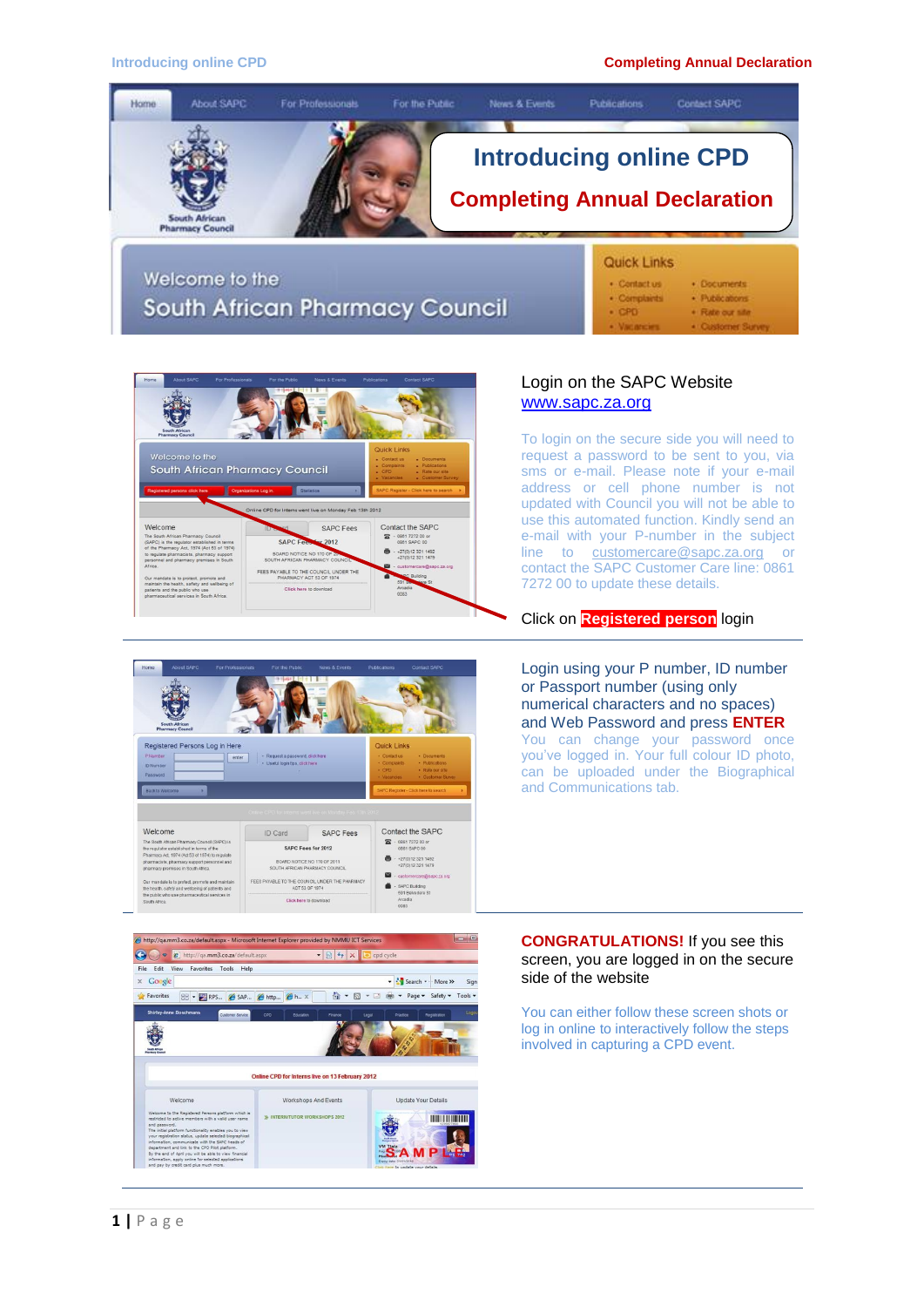



# **Annual Declaration - STEP 1 of 8**

Click on **Employment** tab then view your information as captured on the SAPC register system. You may upload your full colour ID photo and change your password on this page



Click on **Demographics** tab and view **your contact details, cellular number, email address, Postal, Residential and Courier address as captured on the SAPC register**  Click on **NEXT** tab to continue to the next page

# **Annual Declaration - STEP 3 of 8**

Still under **Demographics** tab **You may view your roles as captured on the SAPC register Change your password (optional)** Once completed, Click on **PROCEED TO EMPLOYMENT** tab



 $\ddot{\bullet}$ 

Democr

NB: Please do<br>Work Phone<br>012 319-8535

Accress Line 2

egency Number

tics Employment

Education

Annual declaration - step 2 of 8 (update contact information)

Practice Profile

Home Phone<br>| 012 663-6609

Fax Number<br>086 506-3050

Postal Address P O Box 1135

 $\sim$ 

Res

11 Berri Avenue

. . . . . .

nooile Phone

.<br>Primary Email

STAR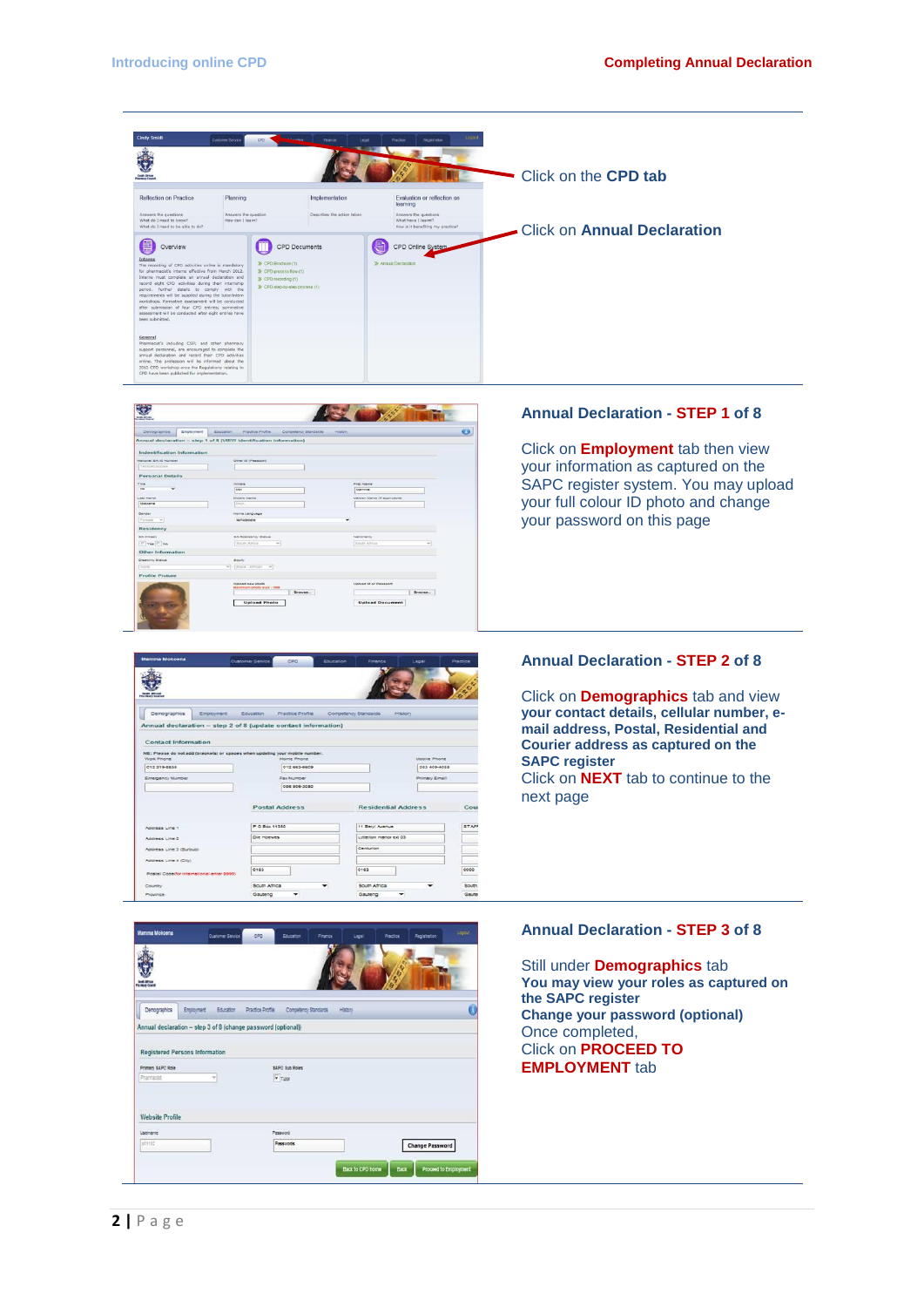



| <b>Mamma Mokoena</b>                                                                                                                                                                                      |                                                         | <b>Customer Service</b> | CPD              | Education            | Finance | Legal                                                   | Practice | Registration | topout |
|-----------------------------------------------------------------------------------------------------------------------------------------------------------------------------------------------------------|---------------------------------------------------------|-------------------------|------------------|----------------------|---------|---------------------------------------------------------|----------|--------------|--------|
| <b>Photograph Council</b>                                                                                                                                                                                 |                                                         |                         |                  |                      |         |                                                         |          |              |        |
| Demographics                                                                                                                                                                                              | Employment                                              | Education               | Practice Profile | Competency Standards |         | History                                                 |          |              |        |
| Annual declaration - step 6 of 8 (Answer all practice profile questions)                                                                                                                                  |                                                         |                         |                  |                      |         |                                                         |          |              |        |
| Evaluation of a patient's medicine related needs by determining the indication, safety and effectiveness of the<br>thereon:                                                                               |                                                         |                         |                  |                      |         | I spend some of my time doing this $\blacktriangledown$ |          |              |        |
| Dispensing of any medicine or scheduled substance on the prescription of a person authorised to prescribe<br>medicine                                                                                     |                                                         |                         |                  |                      |         | I spend some of my time doing this                      |          |              |        |
| Furnishing of information and advice to any person with regard to the use of medicine.                                                                                                                    |                                                         |                         |                  |                      |         | I spend some of my time doing this -                    |          |              |        |
| Determining patient compliance with the therapy and follow up to ensure that the patient's medicine related needs.<br>are being met                                                                       |                                                         |                         |                  |                      |         | I spend some of my time doing this Y                    |          |              |        |
| The compounding, manipulation, preparation or packaging of any medicine or scheduled substance or the<br><b>SUDANISTIC PARADI</b>                                                                         |                                                         |                         |                  |                      |         | I spend some of my time doing this                      |          |              |        |
| The manufacturing of any medicine or scheduled substance or the supervision thereof                                                                                                                       |                                                         |                         |                  |                      |         | I never do this                                         |          |              |        |
| The application for the registration of a medicine in accordance with the liedicines Act registration of medicine                                                                                         |                                                         |                         |                  |                      |         | I spend some of my time doing this                      |          |              |        |
| The purchasing, acquiring, importing, keeping, possessing, using, releasing, storage, packaging, re-packaging,<br>supplying or selling of any medicine or scheduled substance or the supervision thereof. |                                                         |                         |                  |                      |         | I spend some of my time doing this -                    |          |              |        |
| The re-packaging of medicines                                                                                                                                                                             |                                                         |                         |                  |                      |         | I spend some of my time doing this v                    |          |              |        |
| The conmotion of quisiin health                                                                                                                                                                           |                                                         |                         |                  |                      |         | I spend some of my time doing this                      |          |              |        |
| Procurement, storage and distribution of medicine                                                                                                                                                         |                                                         |                         |                  |                      |         | I spend some of my time doing this                      |          |              |        |
| Management and administration (excluding human resources development)                                                                                                                                     |                                                         |                         |                  |                      |         | I spend most of my time doing this v                    |          |              |        |
| Dispensing medicines and ensuring the optimal use thereof including the provision of pharmacist-initiated therapy   spend some of my time doing this $\star$                                              |                                                         |                         |                  |                      |         |                                                         |          |              |        |
| The formulation of any medicine for the purposes of registration as a medicine                                                                                                                            |                                                         |                         |                  |                      |         | I never do this                                         |          |              |        |
| Providing information and education relating to medicine                                                                                                                                                  |                                                         |                         |                  |                      |         | I spend most of my time doing this                      |          |              |        |
| The initiation and conducting of pharmaceutical research and development.                                                                                                                                 |                                                         |                         |                  |                      |         | I spend most of my time doing this v                    |          |              |        |
|                                                                                                                                                                                                           | The distribution of any medicine or scheduled substance |                         |                  |                      |         |                                                         |          |              |        |

### **Annual Declaration - STEP 4 of 8**

Under **Employment** tab **Select your primary area of practice Tick your secondary area of practice which might be more than one Select your primary employment status and finally your employment sector**

Once completed, Click on **NEXT** tab

#### **Annual Declaration - STEP 5 of 8**

Under **Education** tab **View your supplementary and additional qualifications as captured on the SAPC register** 

**You may upload your additional qualification on line, the Office of the Register will validate your qualification, update the register and inform you once the process is finalised** 

Once completed, Click on **PROCEED TO PRACTICE** tab

# **Annual Declaration - STEP 6 of 8**

**Answer all the practice profile questions**

**Note that the system will not allow you to move to the next step unless the page is fully completed** 

Once completed, Click on **NEXT** tab